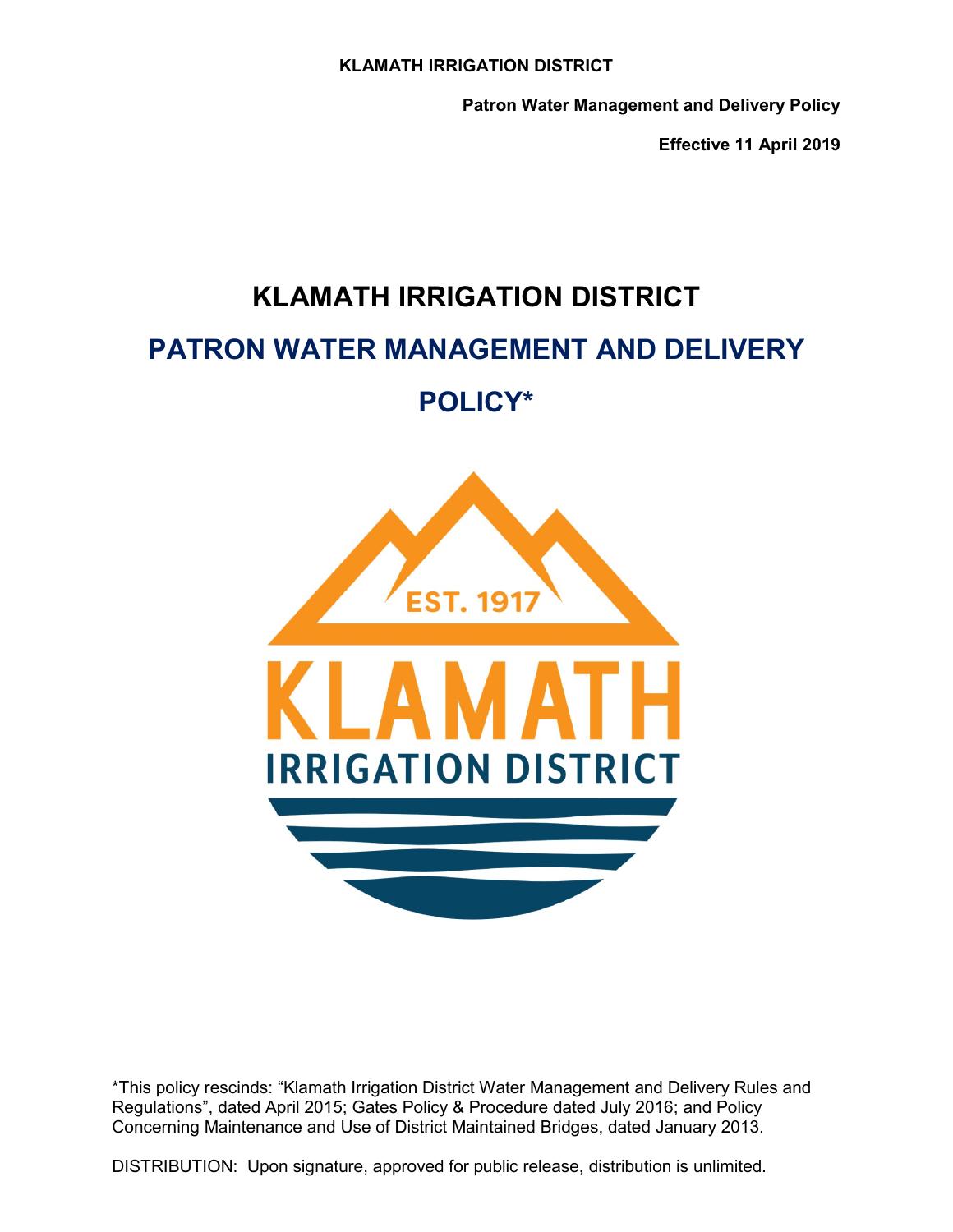

By order of the Klamath Irrigation District Board:

Official:

Ty Kliewer President of the KID Board of Directors

**History:** This policy is a major revision and consolidation of Klamath Irrigation District "Water Management and Delivery Rules and Regulations", "Gate Policy", and "Bridge Policy".

**Summary:** This policy prescribes Klamath Irrigation District (KID) policy and stakeholder responsibilities pursuant to the Reclamation Act of 1902, 43 Code of Federal Handbooks, Oregon Revised Statue (ORS) 540, ORS 545, and KID Bylaws as related to water management and delivery.

**Applicability:** This policy is consistent with the District Bylaws and applies to all KID employees and landowners with irrigation rights within KID boundaries.

**Proponent and exception to authority:** The proponent of this policy is the KID Board. The proponent has the authority to approve exceptions or waivers to this policy that are consistent with controlling law. Requests for exceptions to this policy must be submitted in writing to the KID staff.

**Suggested Improvements:** Please send comments or suggested improvements in writing to the KID through our website.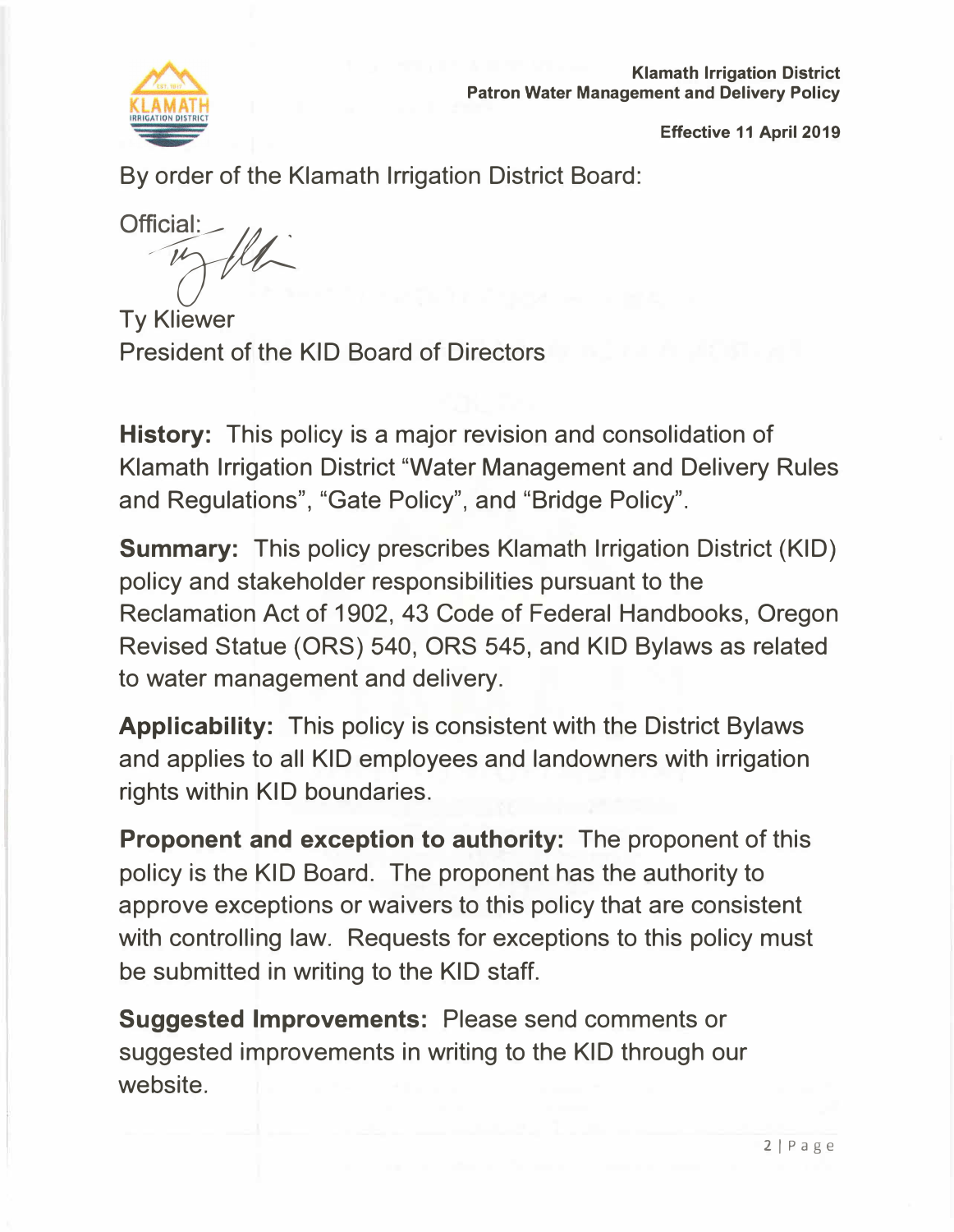

### **Contents:**

- Section 1 Introduction
- Section 2 Responsibilities
- Section 3 Enforcement
- Section 4 Appeal Procedures
- Appendix A References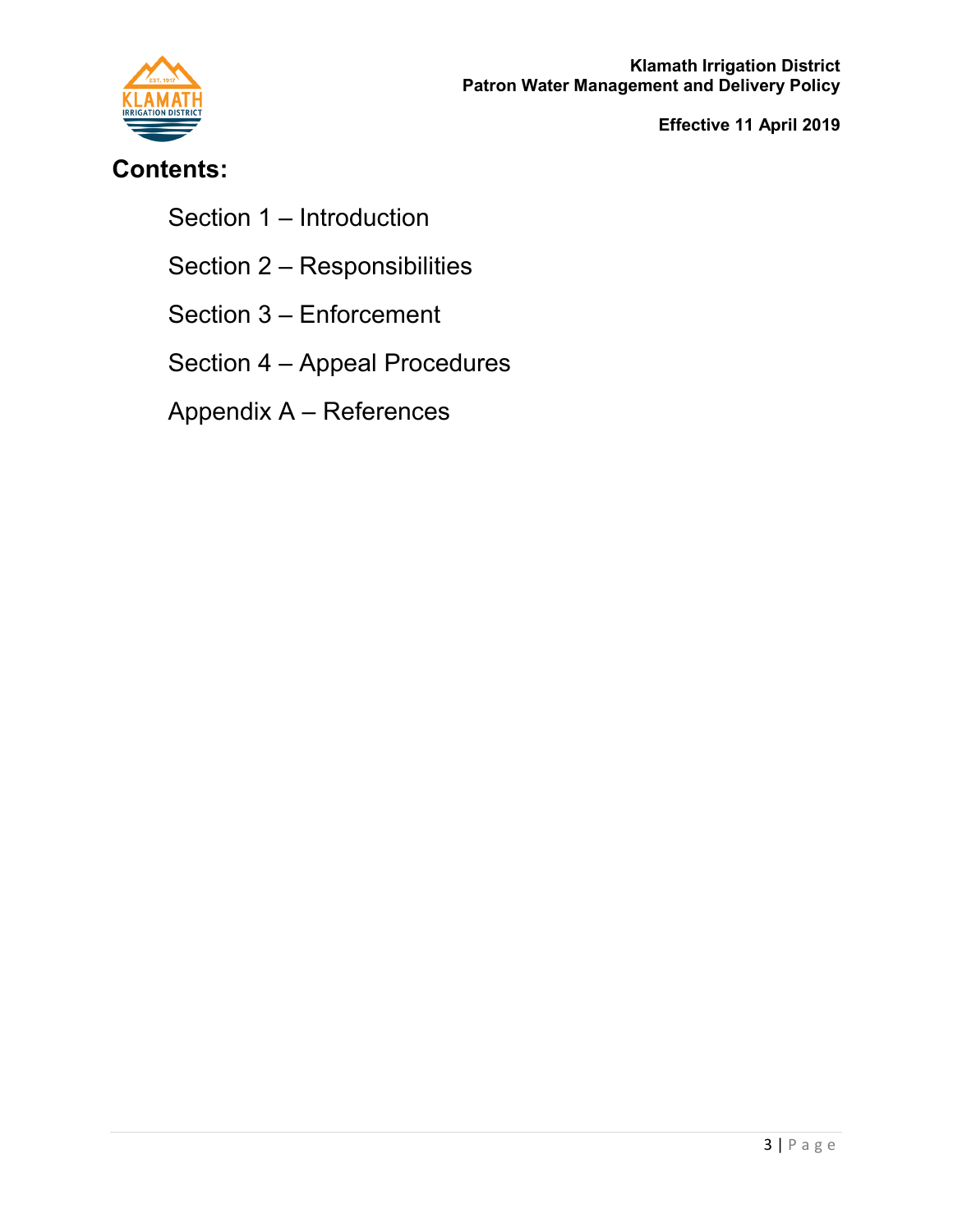

### **Section 1: Introduction**

**1-1. Purpose:** This policy prescribes Klamath Irrigation District (KID) water delivery policy and stakeholder responsibilities pursuant to law, regulations, and government policy. The main objective of this policy is to standardize operational procedures, resolve miscommunications, and inform stakeholders.

### **1-2. Explanation of Terms:**

- a. Landowner: As used in this policy, the word "landowner" includes the owner of the land to which irrigation water is delivered, the owner's employees, contractors, tenants, and all other people in possession of the land or applying water to the land; also referred to as water user.
- b. District Water Master: A KID employee, assigned by the District Manager, with overall directive responsibility for the legal diversion and distribution of irrigation water. The Water Master has direct supervisory responsibility for organizing and implementing a system of apportioning water.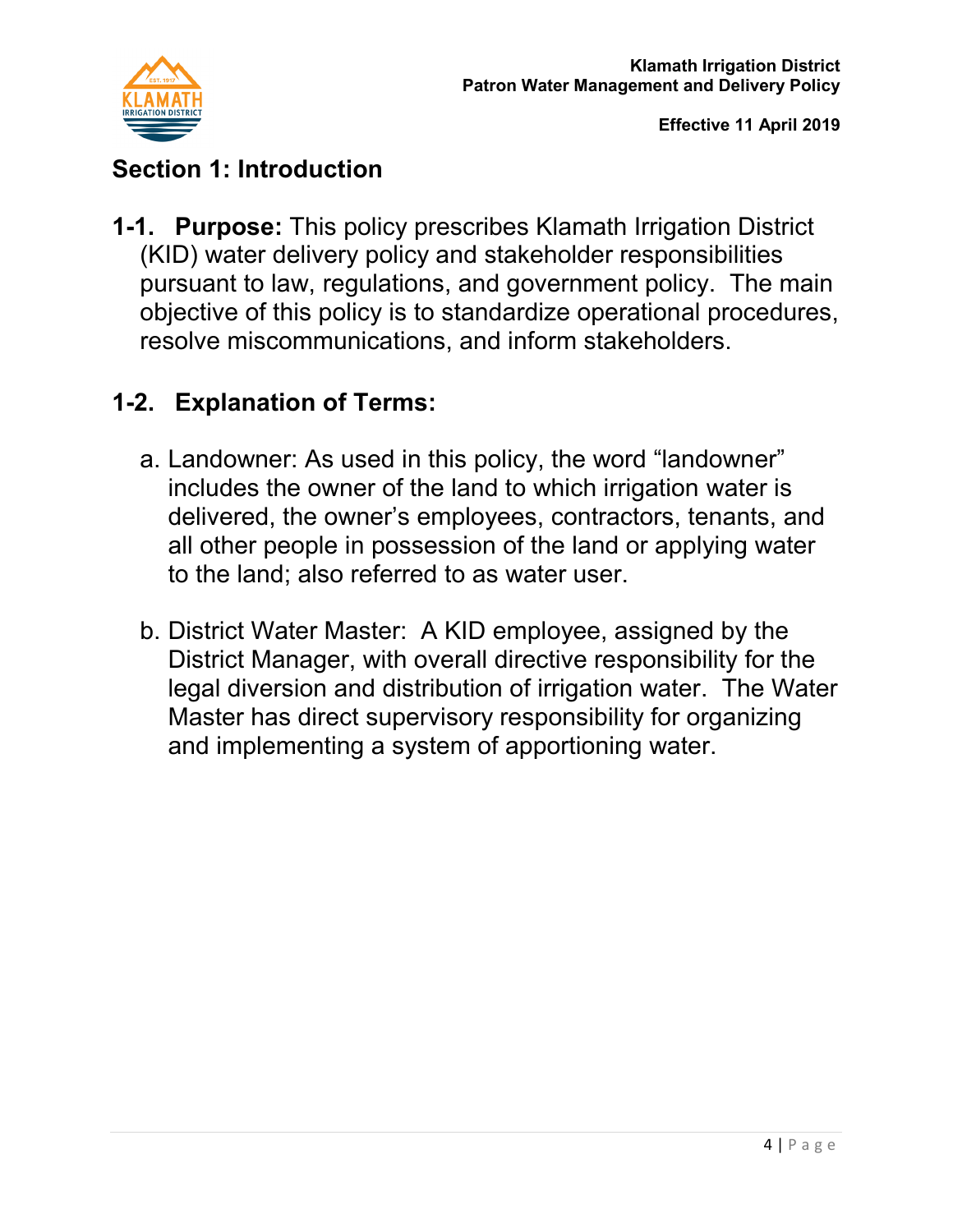

### **Section 2: Responsibilities**

### **2-1**. **Klamath Irrigation District Responsibilities to Patrons**

- a. Water Delivery Operations
	- (1) KID will provide for the orderly, efficient, and equitable distribution, use and conservation of the available water resources to deliver irrigation water, consistent with the terms of the applicable water rights, the physical and operational limits of the delivery system facilities, and the availability of water for diversion in accordance with law.
		- (a) Water rights for irrigation water provided to KID are prioritized as follows:
			- (i) Van Brimmer Ditch Company: 50 cubic feet per second from April 15 to October 15.
			- (ii) Henley-Ankeny Lands
			- (iii) Klamath Irrigation District & Tulelake Irrigation District "A Contracts"
			- (iv) Inter-District/Project contracts for "A Contract Addendums or deliveries"
			- (v) Warren Act contractors "B Contracts" (Equal Not prioritized)
			- (vi) Inter-District/Project contracts for "B Contract Addendums or deliveries"
			- (vii) Rental contracts "C Contracts"
	- (2) Water Shortages. KID anticipates periods of inadequate water supply to divert and deliver irrigation water. Water shortages will result in modifications to deliveries based upon prioritized water rights.
		- (a) In times of short water supply, over demand on certain sections of the delivery system, or other causes, water delivery will be based upon a rotational use system.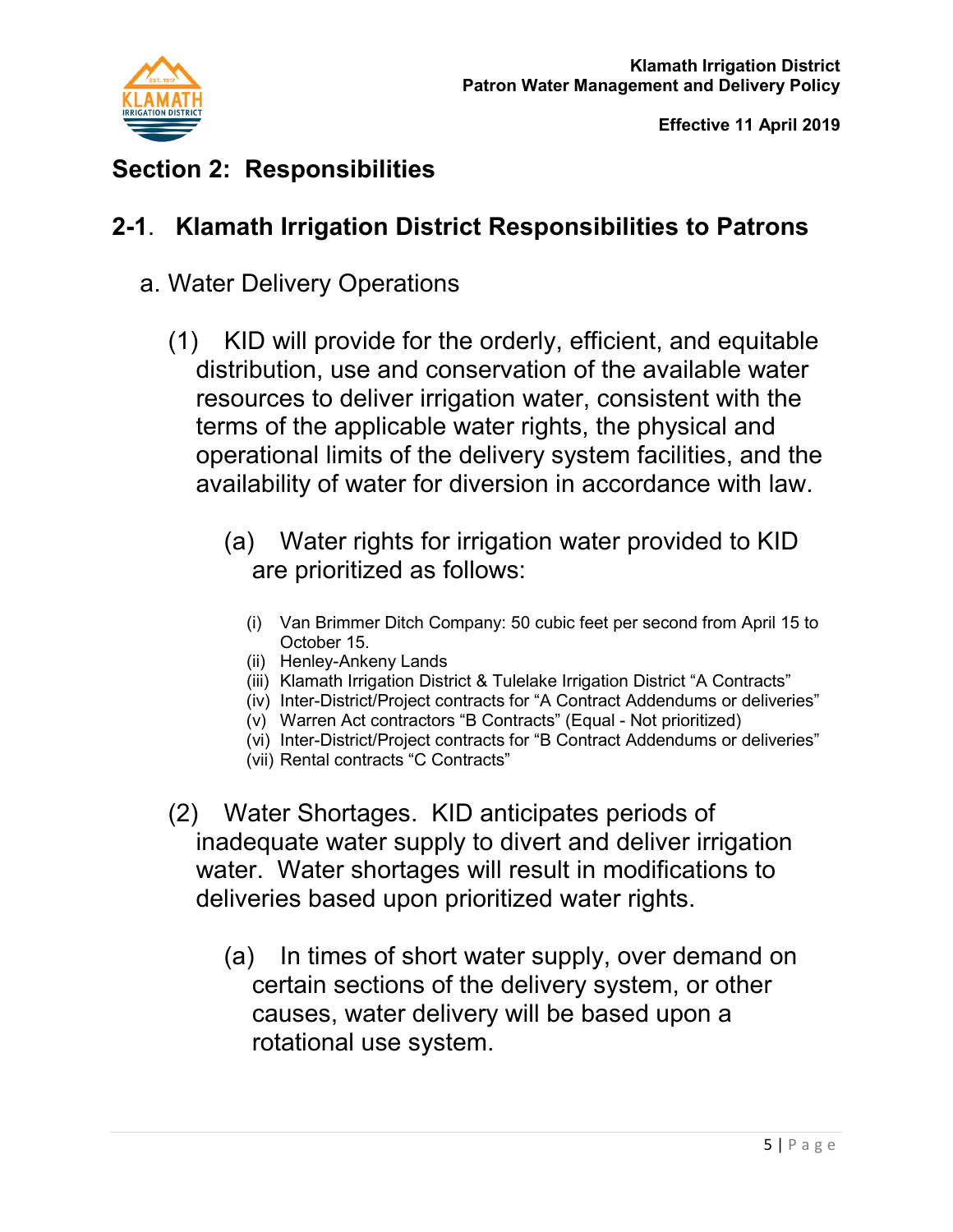

- (b) Irrigation Limits. KID will regulate irrigation waters to no more than 3.5-acre feet of water per year on each acre irrigated as outlined in contracts. The water provided must be used only for irrigation and in "a beneficial manner and without waste".
	- (i) KID will track water usage to landowners based upon total allocation to lands held within the KID. If a landowner orders or applies water to a parcel of land that has exhausted its allocation, the landowner must provide written notice and documentation to KID HQ that they have elected to use a portion of their allocation from a separate parcel so that the amount will be deducted from parcels with remaining water credits.
- (3) Operation and Maintenance. Canals and other infrastructure of KID shall be under the management of KID's Manager. Only persons authorized in writing by the Manager may operate any part of KID's irrigation facilities. No other persons shall have any right to operate or interfere with said system in any manner.
	- (a) Emergencies. KID Emergency Operating Procedures are provided in a separate KID policy.
	- (b) Delivery Notice. KID's ditch riders will endeavor to give advanced notice, personally or through other means, to the landowners. KID is preparing to provide notification through its website.
	- (c) Controls. KID may install and use locks on any such gates or structures and/or, through other means, seal or remove any gate or structure as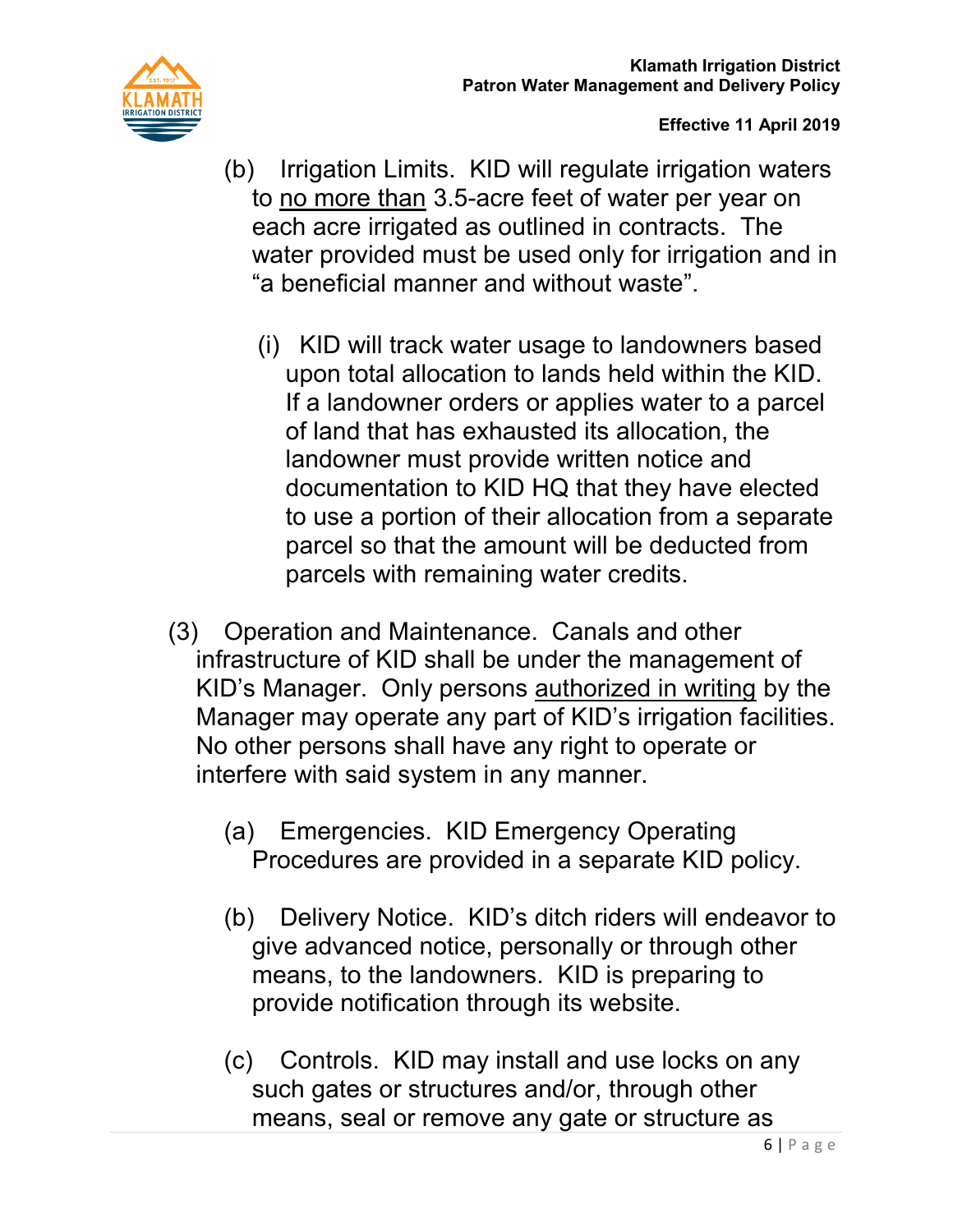deemed appropriate to control the flow and use of irrigation water through KID's system.

- (d) Shut-off Authority. The Board or Manager authorizes the Water Master to shut off turnouts or pumps to enforce the policies as expressed in Section 3 of this policy.
- (4) Violations. KID employees will immediately report all observed violations of policy to the District Water Master. The Water Master will adjudicate violations in accordance with Section 3.
	- (a) Inter-District Violations: The District Manager shall provide a Notice to partner District in person or by registered or certified mail. Such district is expected to exercise its statutory right to control the use of water within the district by taking such action as may be necessary to stop the wrongful use of irrigation water. Any failure of a district to take action to remedy the violation will be deemed a violation, by that district, of its contract with KID which provides use of irrigation water by such district.
- b. Annual Charges and Collections to Landowners
	- (1) Annual Rate. Rates and billing vary between Districts in contract with KID. Each parcel of land within each District shall be charged for specific irrigable acreage. Annual assessments and charges per acre are approved by the KID Board and shall be sent to landowners, with an irrigation water right, on December 1st of each year. Annual charges are due to KID on or before March 1<sup>st</sup> as per District policy. Annual charges are assessed to cover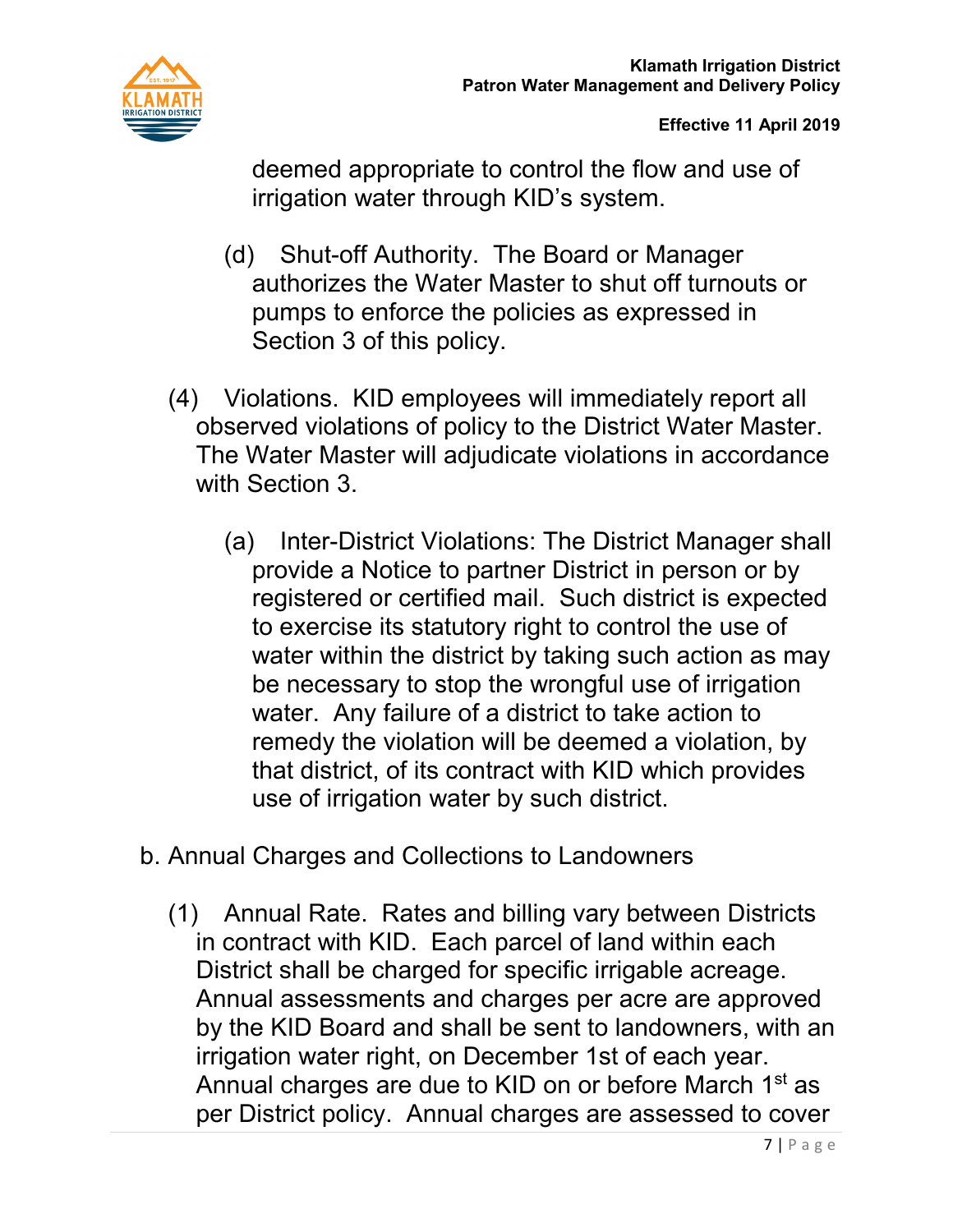

KID operations, infrastructure maintenance, insurance, irrigation system improvements, and other liabilities.

(a) Suspensions. Landowners without access to irrigation water may request to suspend their water right on their property title. KID employees will not suspend landowner's property water right if the property can receive irrigation water as confirmed by the KID Water Master.

> (i) The KID Board makes decisions on a caseby-case basis and has no obligation to grant any suspension request, even if the request meets the requirements spelled out in this policy.

> (ii) Suspending irrigation rights requires the account to be in good standing, current year dues are paid in full before the December 1st billing, an admin fee, a recording fee to remove the water right from the property title, and KID Form 1-1, "Suspension" to be submitted to the KID Board as per District policy; and

(iii) The KID Board of Directors must approve requests to suspend water rights.

(iv) The KID office staff will provide notification to the landowner of the Board's decision. When applicable, the KID staff will initiate the process to suspend water rights from the property title.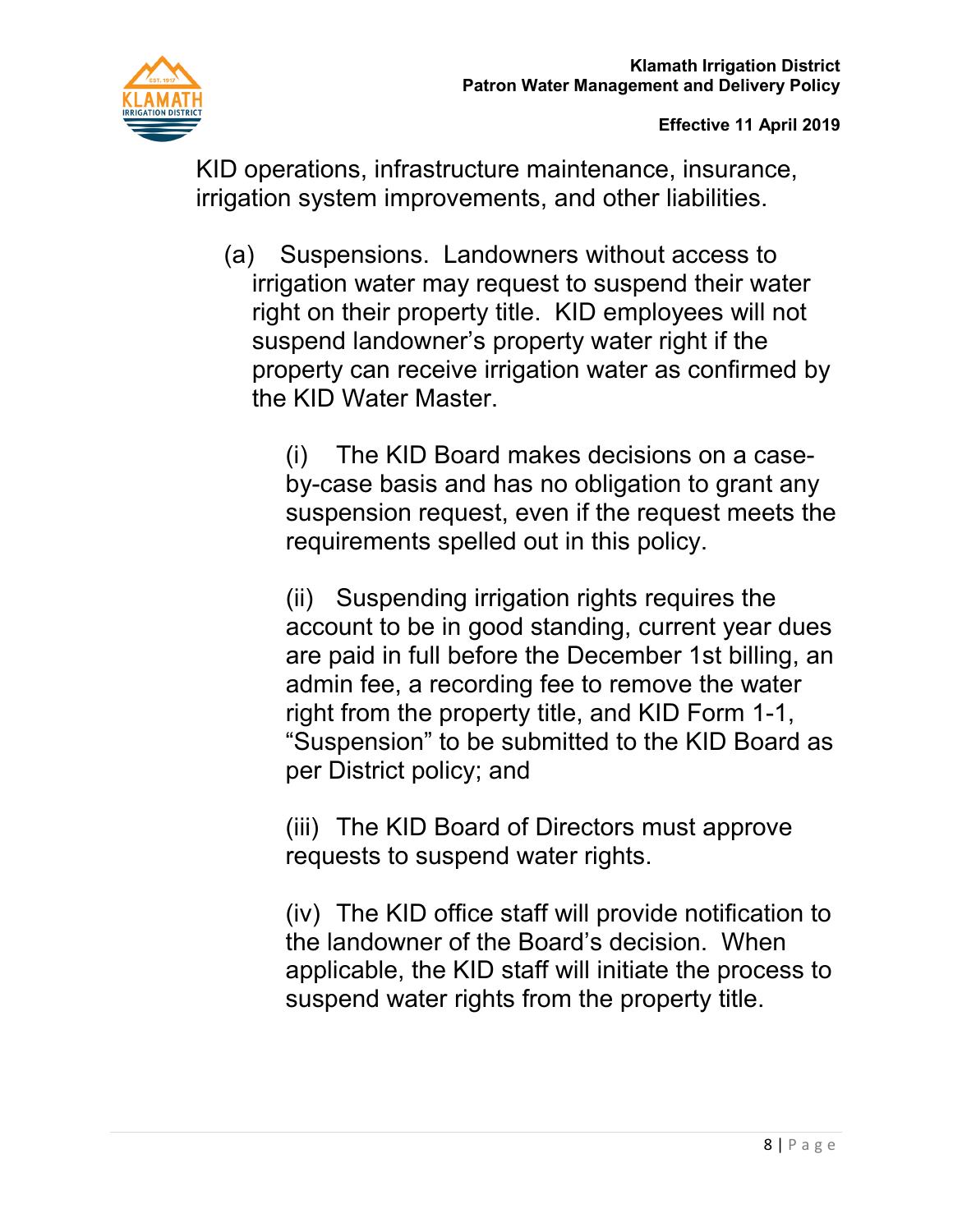

- **Effective 11 April 2019**
- (2) Penalties for Unpaid Annual Charges
	- (a) Unpaid Interest Charges. All charges not paid on or before March 1st of each year shall earn interest in accordance with District policy.
	- (b) KID will send reminder notices, per District policy, to accounts with an outstanding balance of \$10 or more the first week of March.
	- (c) Accounts with a balance under \$10 will not be sent a notice. However, the unpaid balance will accrue interest until paid.
- (3) Delinquency. A delinquency fee will be assessed on all unpaid accounts on April 1st of each year. The District will cause a Late Payment Notice sent as per District policy to the last known address the District has for each delinquent account.
- (4) Claim of Lien. An administrative fee will be assessed on any unpaid account on May 1st of each year in addition to a Notice of Claim of Lien to be recorded in the Klamath County Clerk's office for each such account. The District will send a Foreclosure Notice as per District policy to the last address known to the District for each such account.
- (5) Foreclosure. Any account remaining unpaid on July 1st of each year that has an unpaid balance of at least \$1000 shall be referred to an attorney for foreclosure.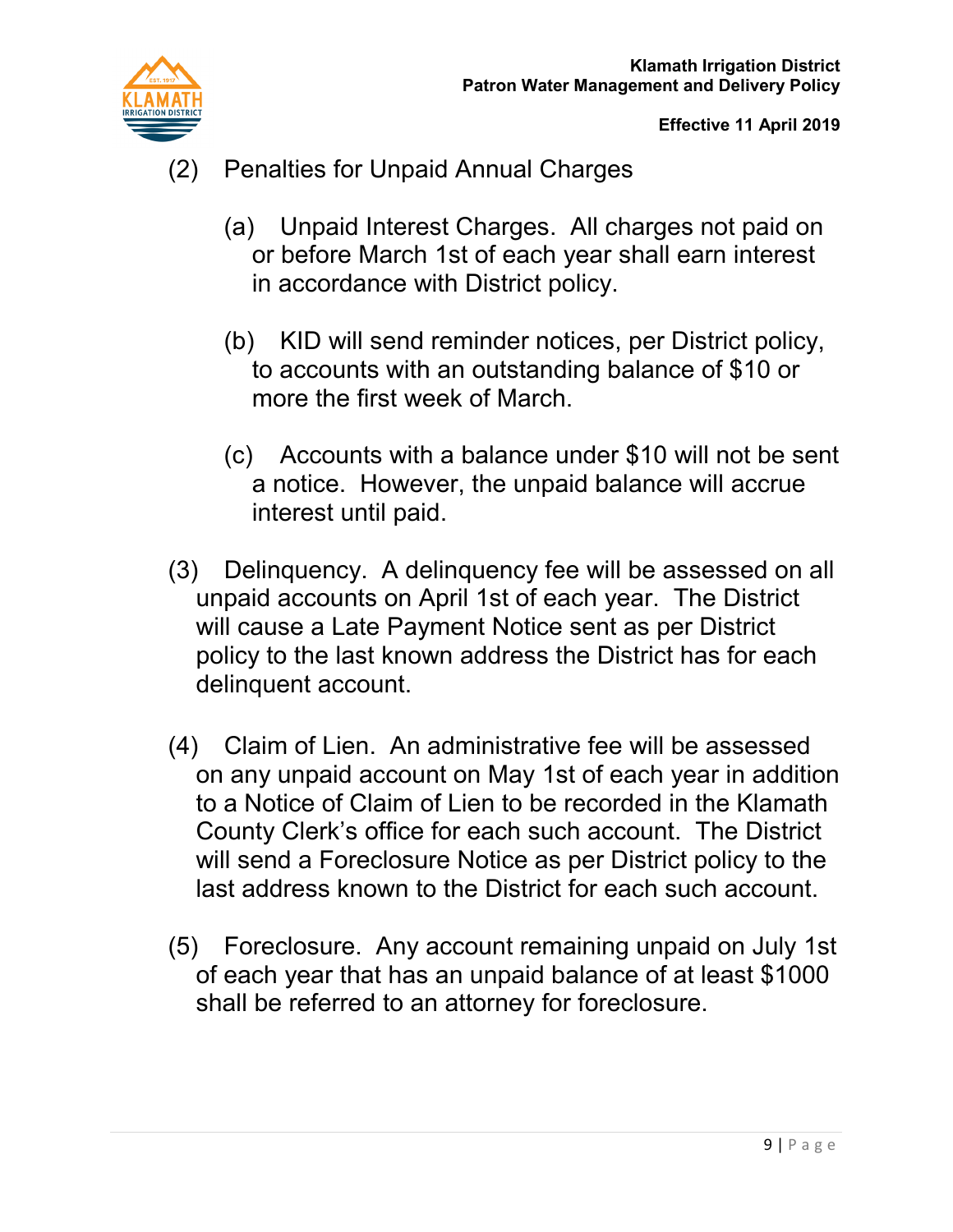

### **2-2. Landowner Responsibilities**

- a. Each landowner holds a legal interest in the water appurtenant to their land and is solely responsible for the use of the water appurtenant to their land.
	- (1) The landowner may provide written notice to KID providing that KID may only accept water orders from a specified person. If there is no such notice, then anyone ordering water on or off, or managing water delivered to a specific parcel of land, is deemed to be the authorized agent of the landowner.
	- (2) Landowners may dispute mapping errors with the KID Water Master, Assistant Manager, or Manager. KID utilizes official landowner information from multiple partners, to include the County tax assessor and Bureau of Reclamation.
- b. Compliance. The details provided in this policy shall be an accepted condition precedent to the delivery of water to any landowner. Each landowner who orders and/or uses water delivered by KID shall be deemed to have acknowledged and accepted these rules.
	- (1) If any landowner fails to comply with any of these rules the landowner shall be subject to assessment of fines, penalties, and charges as outlined in Section 3.
	- (2) Payments. Landowners are subject to assessments as outlined in this document.
	- (3) Landowners observing violations of this policy will report the violation to the District Water Master. The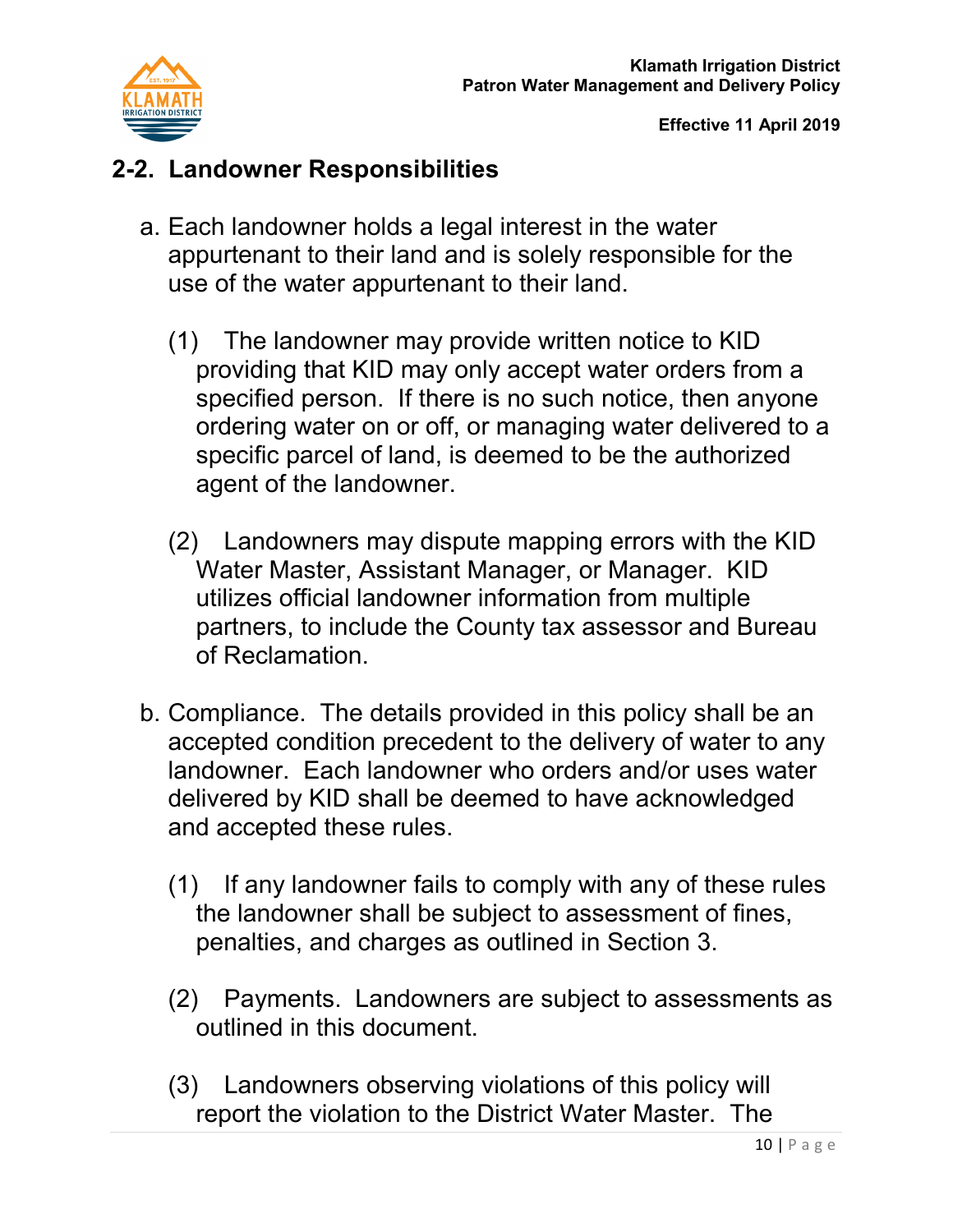

Water Master will validate the reports prior to directing corrective action. The public at large does not have the authority to enforce KID policy.

- (4) Each landowner and water user are responsible to keep themselves informed to changes to KID policies by accessing official KID communication channels. KID will post notices through the local paper, on its website at [www.klamathirrigation.com,](http://www.klamathirrigation.com/) on KID's section of the Klamath Water Users Facebook page, through Klamath Water Users Association webpage at [www.kwua.org,](http://www.kwua.org/) through LinkedIn, via mail, or may provide notice by personal contact from KID employees to the landowner.
- c. Infrastructure Access and Maintenance. KID's Manager, Assistant Manager, Maintenance Supervisor, Water Master, and their specifically authorized representatives or agents, including ditch riders, shall always have free access, including weekends and holidays, to enter any land irrigated with water delivered by KID for any of the following purposes:
	- (1) Inspecting KID's facilities or private irrigation facilities, the flow of water within the facilities, including measurement, and the use of water on the land;
	- (2) Determining the acreage of crops irrigated or to be irrigated;
	- (3) Maintaining or operating KID's facilities;
	- (4) Inspect for any unauthorized change, use, alteration, or other interference with any portion of KID's facilities and delivery system including, but not limited to, head gates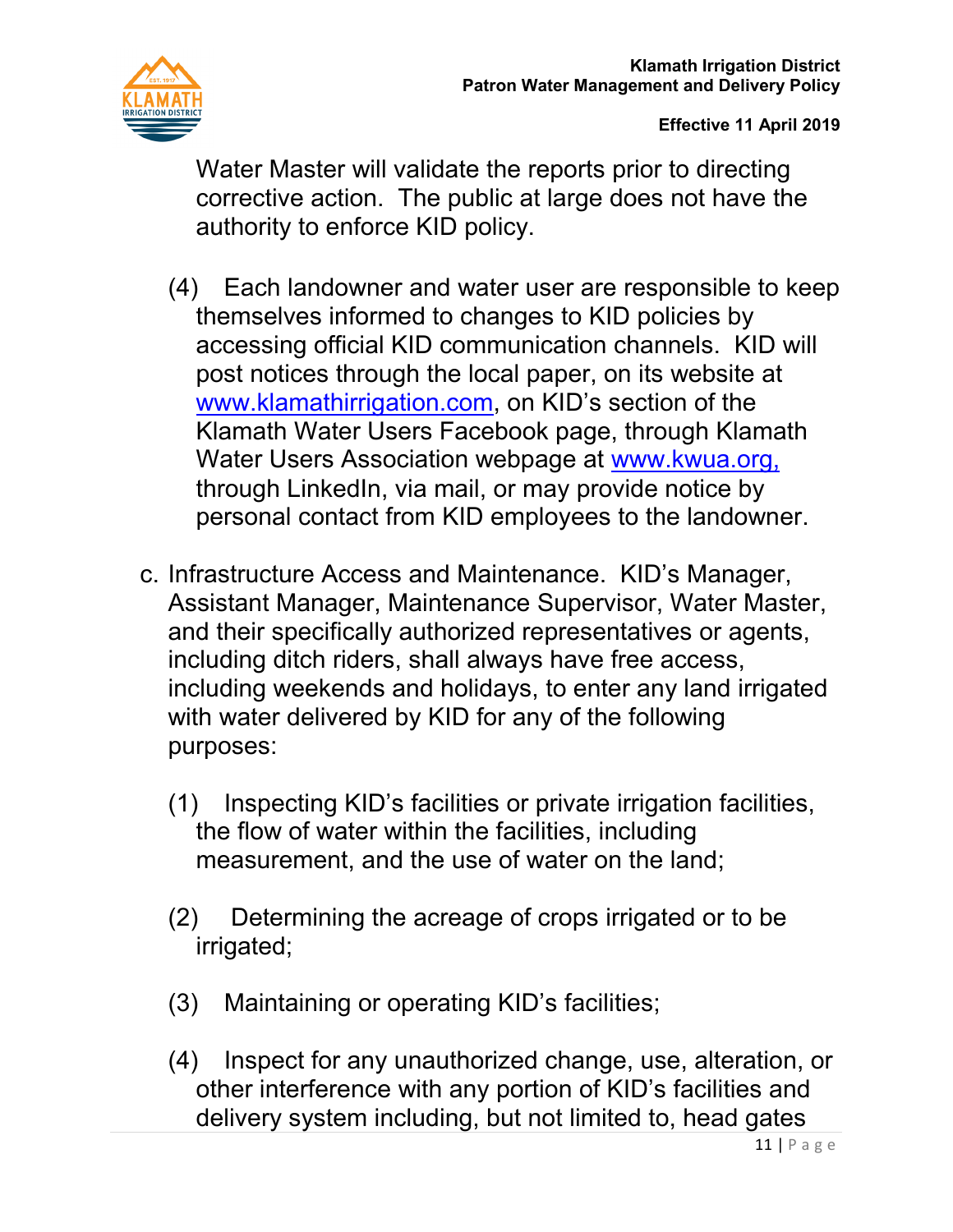

and other control structures. No unauthorized person shall be permitted to do any of the following:

- (a) Place or remove a weir board in any weir or drop;
- (b) Open or close any head gate or other water control structure;
- (c) Remove any chain, lock, board, post, or gate from any control structure; nor
- (d) Attach or place any boards, dams, chains, ropes, or any other objects to, on, or upon any KID canals, laterals, drains, or other conduits or KID-operated structure.
- d. Gates
	- (1) KID employees MUST have free and unobstructed passage to the irrigation infrastructure. Fences and structures which are not in proper working order create a safety hazard to the District.
	- (2) Gates must be a minimum of 12 feet wide to accommodate District vehicles and equipment.
	- (3) Gates MUST swing freely and not drag across the ground.
	- (4) Gates MUST have operable closures. (Bailing twine is not acceptable.) Acceptable gate materials include aluminum, steel, and wood.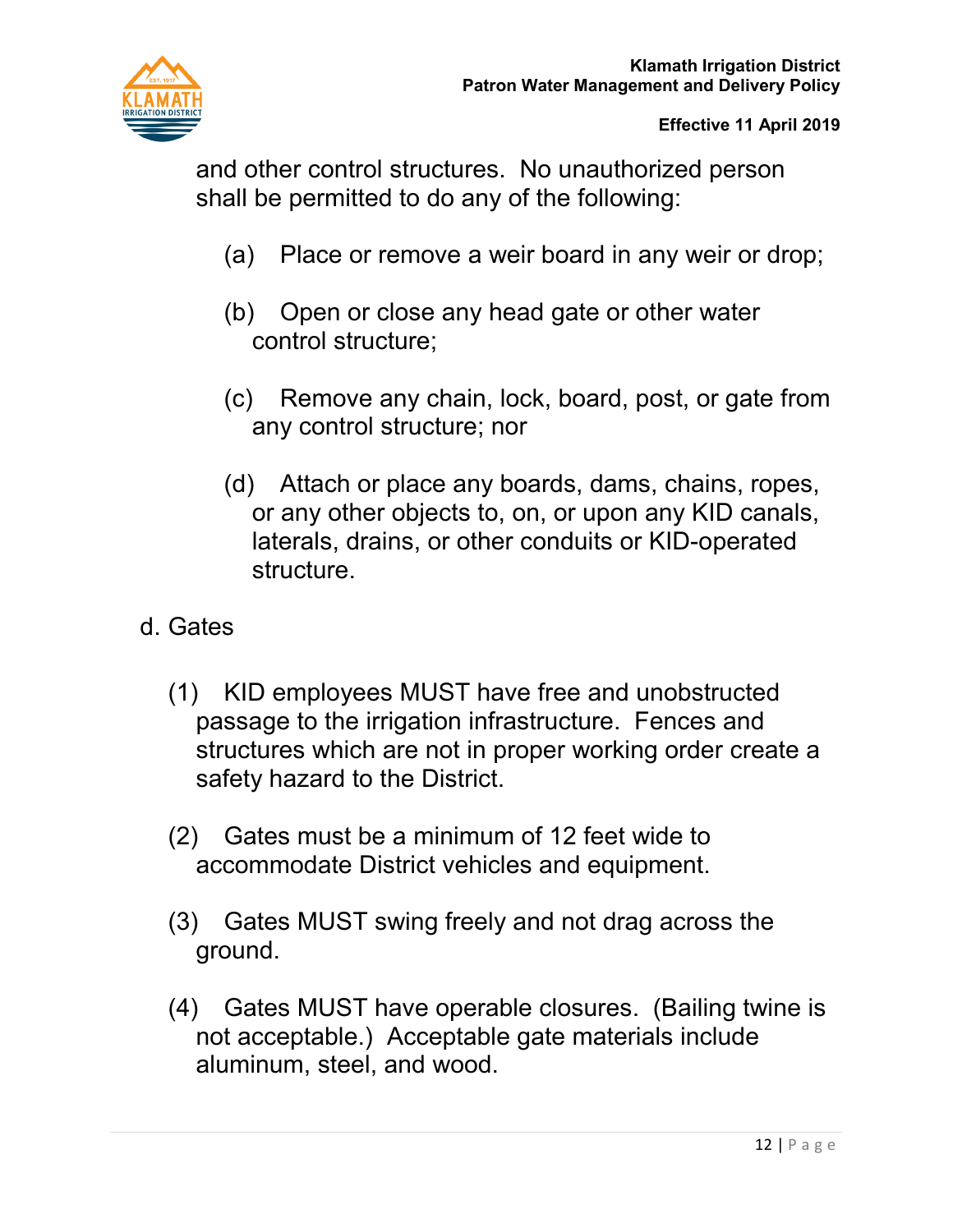

- e. Bridges
	- (1) Nearly 100 bridges are maintained by the District are owned by the United States of America, Department of Interior, Bureau of Reclamation.
	- (2) KID does not maintain bridges to accommodate heavy vehicles or loads. Many contemporary vehicles and machinery are substantially larger and heavier than the type of equipment for which the bridges were designed. The District shall not be responsible or liable to for damages of any kind to any landowner arising or resulting from the failure of a bridge.
		- (a) Over the years the landowners have used the bridges for their convenience and without permission of the Bureau of Reclamation or the District.
		- (b) The user who has ownership or control of tractors, combines, trucks, implements, or other machinery in excess of 20,000 pounds that crosses or attempts to cross a bridge shall be strictly liable to the District for the actual cost of repairing or replacing the bridge which fails or is damaged during such use, whether or not the failure or damage was caused exclusively by such use.
	- (3) The District is not in the business of providing transportation systems for use of landowners and the public. Landowners may apply for permits to construct or replace a bridge to access lands they own through the Bureau of Reclamation's permitting processes.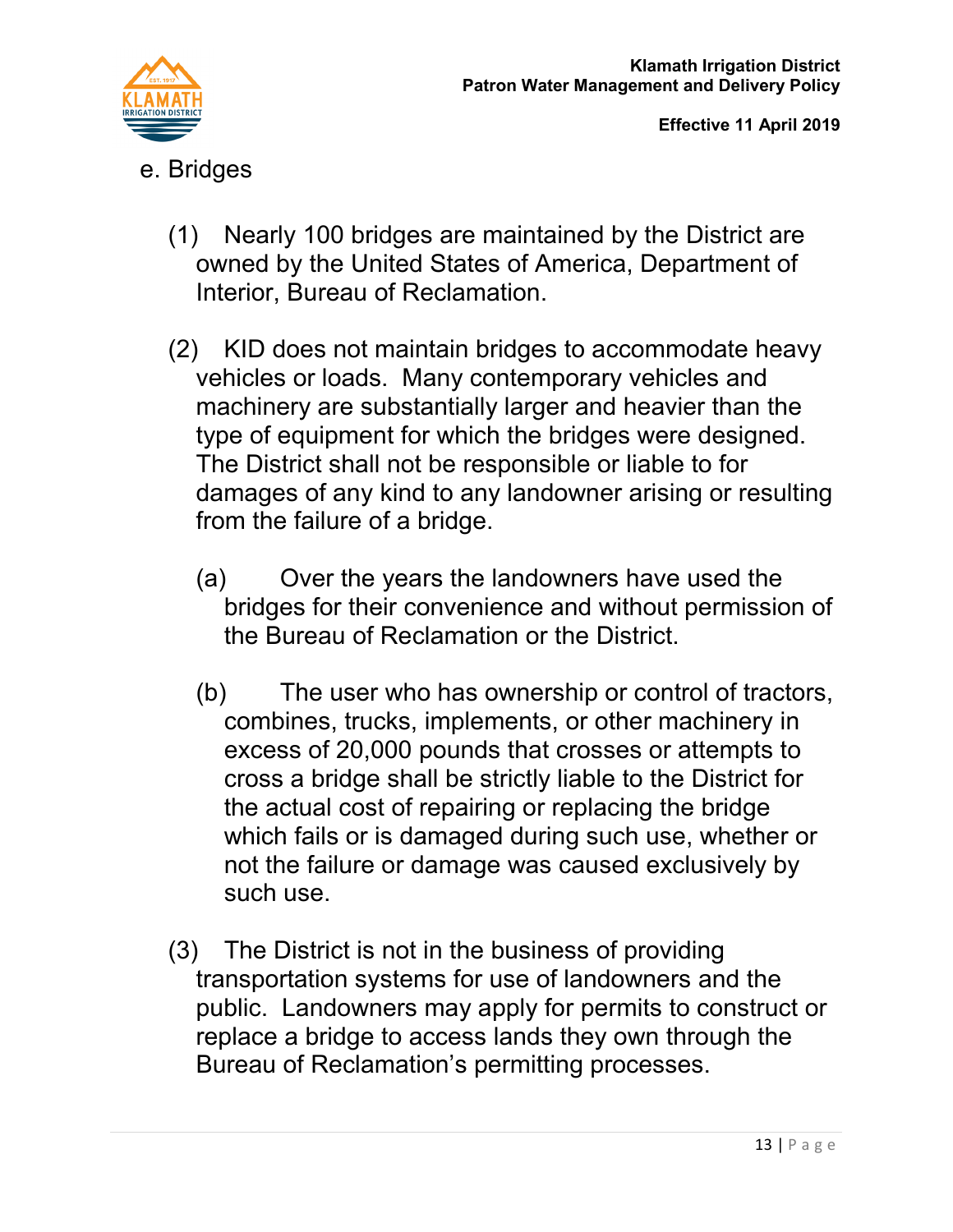

- (4) All people and entities using a District-maintained bridge shall have a duty to monitor the condition of the bridge and to immediately report to the District Manager or Assistant Manager any and all damage or other structural deficiency of a District bridge observed by the user.
- f. Water Deliveries.
	- (1) Water Orders. All landowners must order water deliveries "on" no later than 7pm the day prior to use and order deliveries "off" no later than 7pm the day prior to ceasing use. Text message to your respective ditch rider is the preferred medium for water order requests in 2019.
		- (a) Your ditch rider will provide confirmation of water orders prior to delivery.
		- (b) Water orders may be sent to the ditch rider via the KID website when available.
		- (c) Ditch rider schedules and contact information are available on the KID website.
	- (2) Irrigation Notification. KID ditch riders will inform the landowner the date and time their rotation. Any landowner not taking water when his turn arrives may forfeit his right during the rotation.
	- (3) Water Delivery. When water is made available to a landowner, the landowner must have a responsible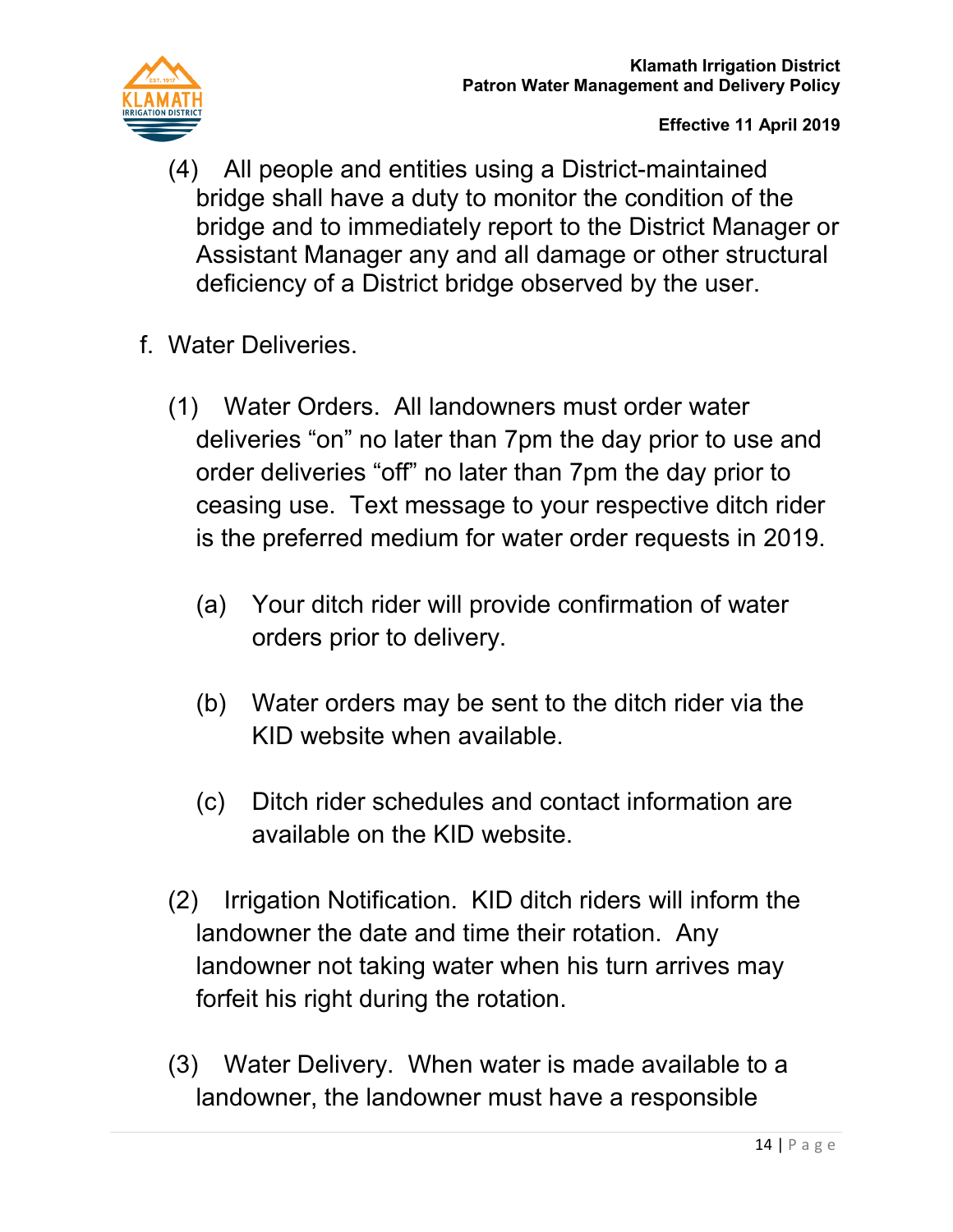

person present, and the land to be irrigated must be properly prepared to efficiently take the water. The landowner must apply all water efficiently and used in a reasonable and beneficial manner;

- (4) Water Control. When water is delivered to the landowner, the landowner shall be responsible for the water at all times after it leaves KID's delivery point. From the time delivery of water is commenced to the completion of irrigation, the landowner shall, day and night, attend and control the water. Each landowner is required to accurately document their own water use including their orders, diversion point (structure #), diversion rate, days (24 hr. periods) and total acre feet used for each of their irrigations daily.
- (5) Irrigation Use. The landowner shall ONLY apply water delivered by KID to land included on the maps of irrigated land within a property deed with water rights. The landowner shall not apply any water furnished by KID to land that is subject to any land idling contract, or other similar agreement. Any spreading of water by a landowner and application of water to non-approved land shall be subject to Section 3 of this policy.
- (6) Drain Discharges. All water discharges from a parcel must be made into the area designated as a drain. Each landowner is responsible for the quality of drain discharges. Anyone placing unauthorized material or creating a blockage in the drain shall be responsible for the maintenance, repair, and/or correction by the District.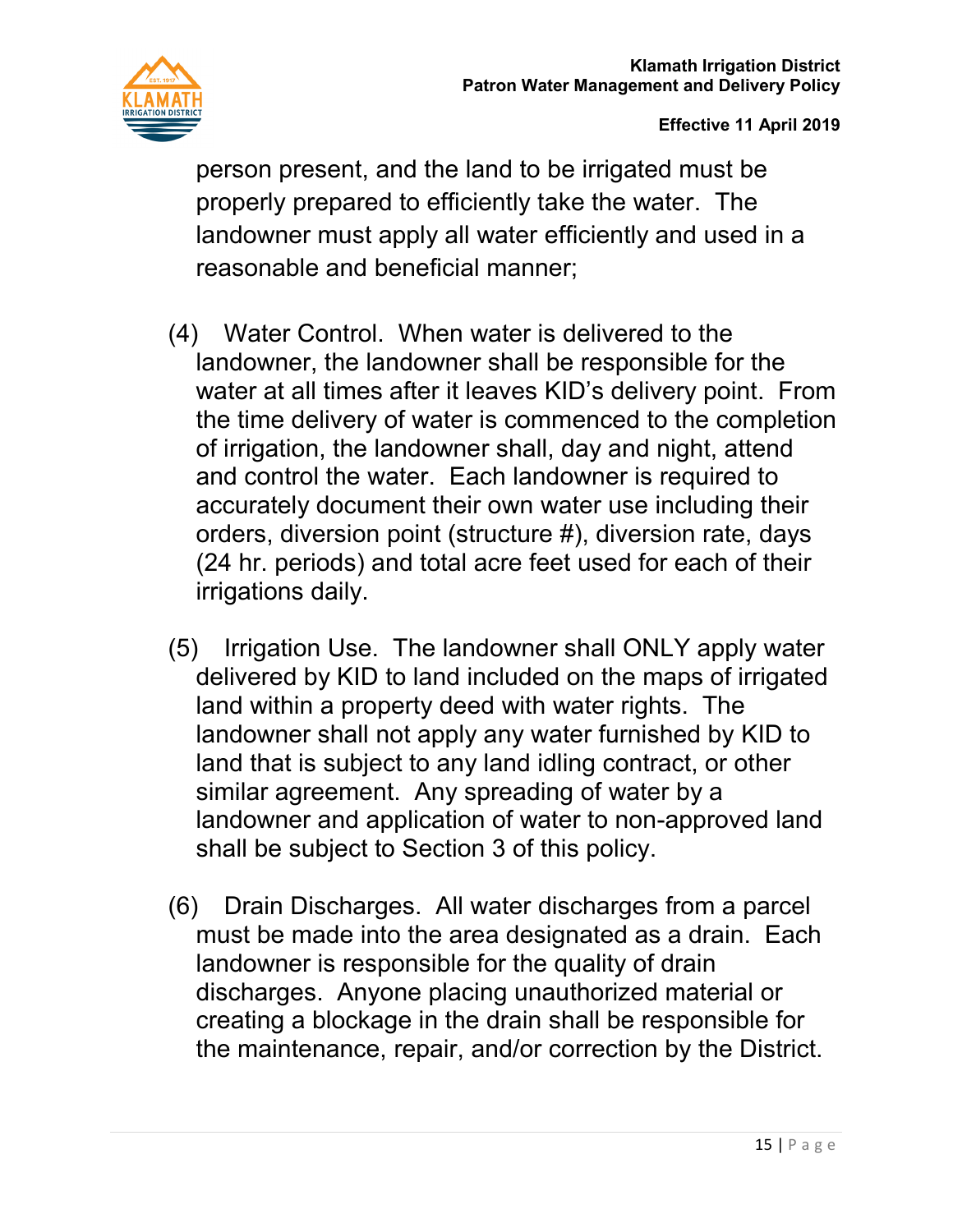

- (7) Stock Grazing. By special arrangement with the District, stock grazing may be allowed on U.S. Government rights of way. Damage to the drain profiles will be repaired at the landowner's expense. Gates meeting District specifications are required when placed on ditch banks for private use. Gates not meeting specifications will be removed or replaced with gates by the District at the landowner's expense.
- (8) Waste of Irrigation Water. Any landowner who wastes water by flooding or sprinkling roads, vacant lands, neighboring properties, or land previously irrigated, or who wastes water in any other way, either willfully, carelessly, or on account of defective or inadequate canals or other conduits or facilities or inadequately prepared land, or who floods a portion of land to an unreasonable depth or amount to properly irrigate other portions will be subject to Section 3 of this policy.
- (9) Unauthorized Use. Any person who uses KID irrigation water without KID's authorization may be subject to criminal prosecution and civil liability as outlined in Section 3 of this policy.
- (10) Use of Excavated Materials. The use and removal of excavated materials placed on U.S. Government rights of way is reserved exclusively for the District. No landowner or water user may remove or take any excavated material from its original location without express written consent from the Manager or the Board.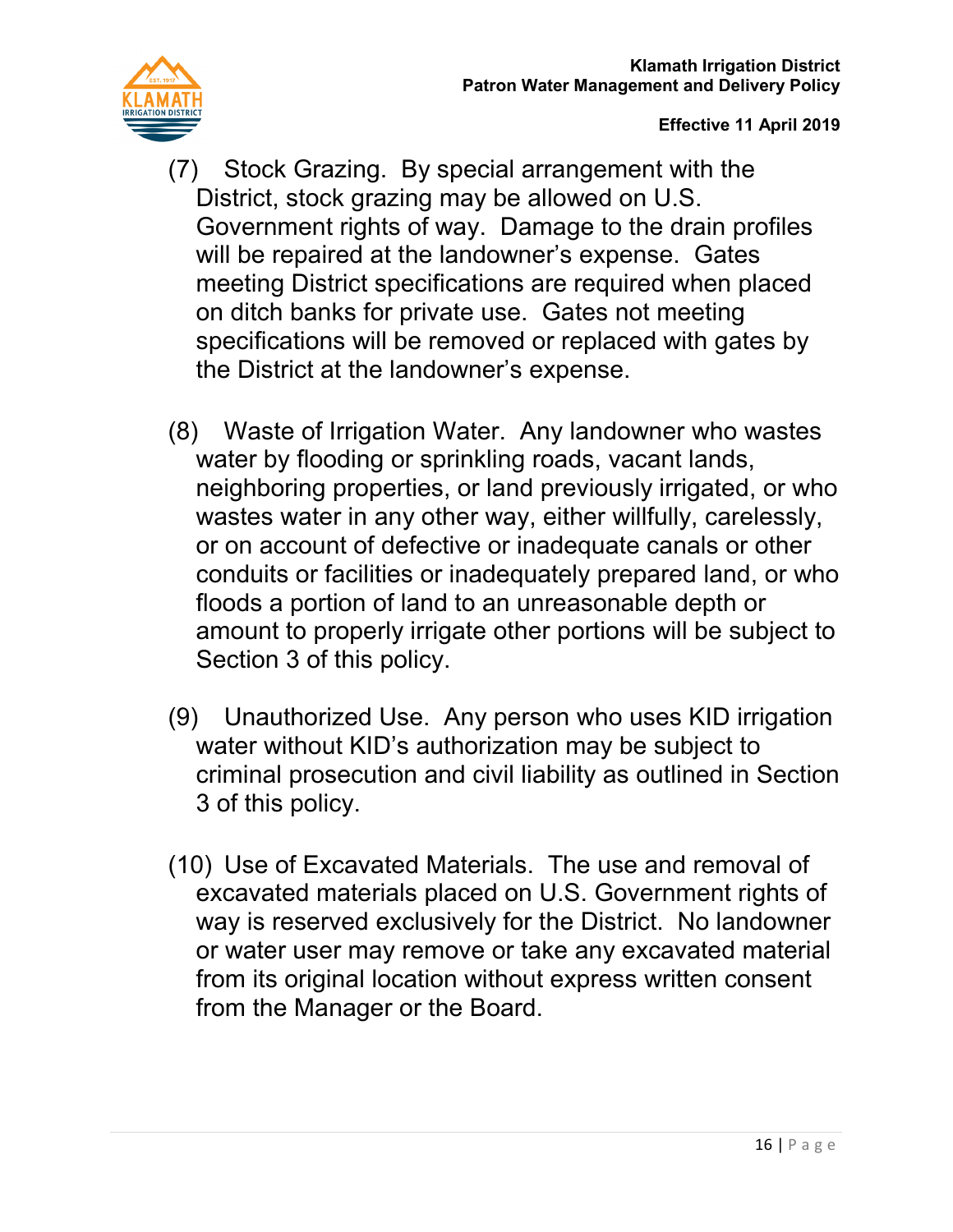

### **Section 3. Enforcement**

### **3-1. Violations of law, regulation, or policy**

- a. The landowner is responsible and liable for any damage caused by the landowner's negligence or careless use of the water or as a result of the failure of the landowner to properly operate and maintain any facility for which the landowner is responsible.
- b. Illegal use of water: Illegal use of water is defined as a water user applying water to lands when that use of water has not been authorized in contractual agreements or applying water to unauthorized lands.

(1) The landowner shall only apply water furnished by KID to land included on the maps of irrigated land on file at the KID office, or subject to a written temporary transfer order issued by KID's manager.

(2) Any landowner using water delivered through the KID delivery system without a water right will be immediately shut-off.

(3) Head gates and/or pumps will be shut off and locked if possible. Tags will be placed on the gate, or pump, notifying the landowner of the illegal taking.

(4) Landowners will be notified of their illegal action by certified mail.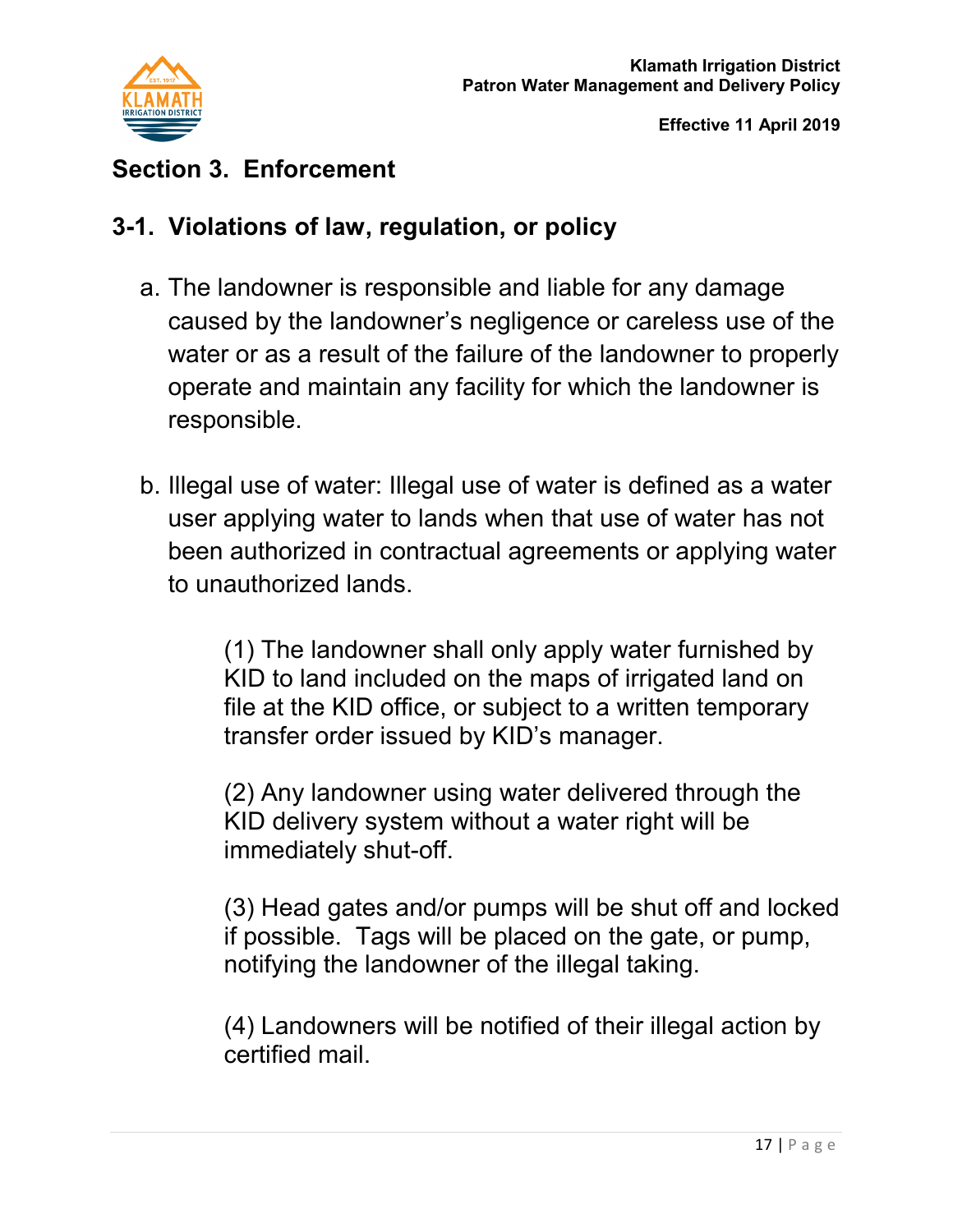

- c. Landowner violations of KID policy will be assessed on a case-by-case basis to ensure a fair and equitable application of this policy.
	- (a) When a landowner takes responsible, and prudent actions to prevent a violation (such as applying shields to prevent accidental road watering), the KID manager will use expert judgement in assessing any violations of this policy.
	- (b) Multiple violations, by a single landowner, across multiple properties in a two-week period will be given consideration to the circumstances associated with managing dispersed operations.
- d. Violations of KID policy validated by a KID employee will incur the following actions:
	- (1) Violations which present a safety risk, health hazard, or determined by the KID Water Master as gross negligence will be immediately corrected by a KID employee, followed by a phone call or personal visit to the landowner by the District Water Master at the first available opportunity.
	- (2) First reported violation, confirmed by a KID employee, will result in a written warning to the landowner with an explanation of the violation. An oral warning may be issued, to be accompanied by a written warning. The warning shall contain a brief description of the violation, a statement of the action to be taken by the landowner, and a copy of this policy.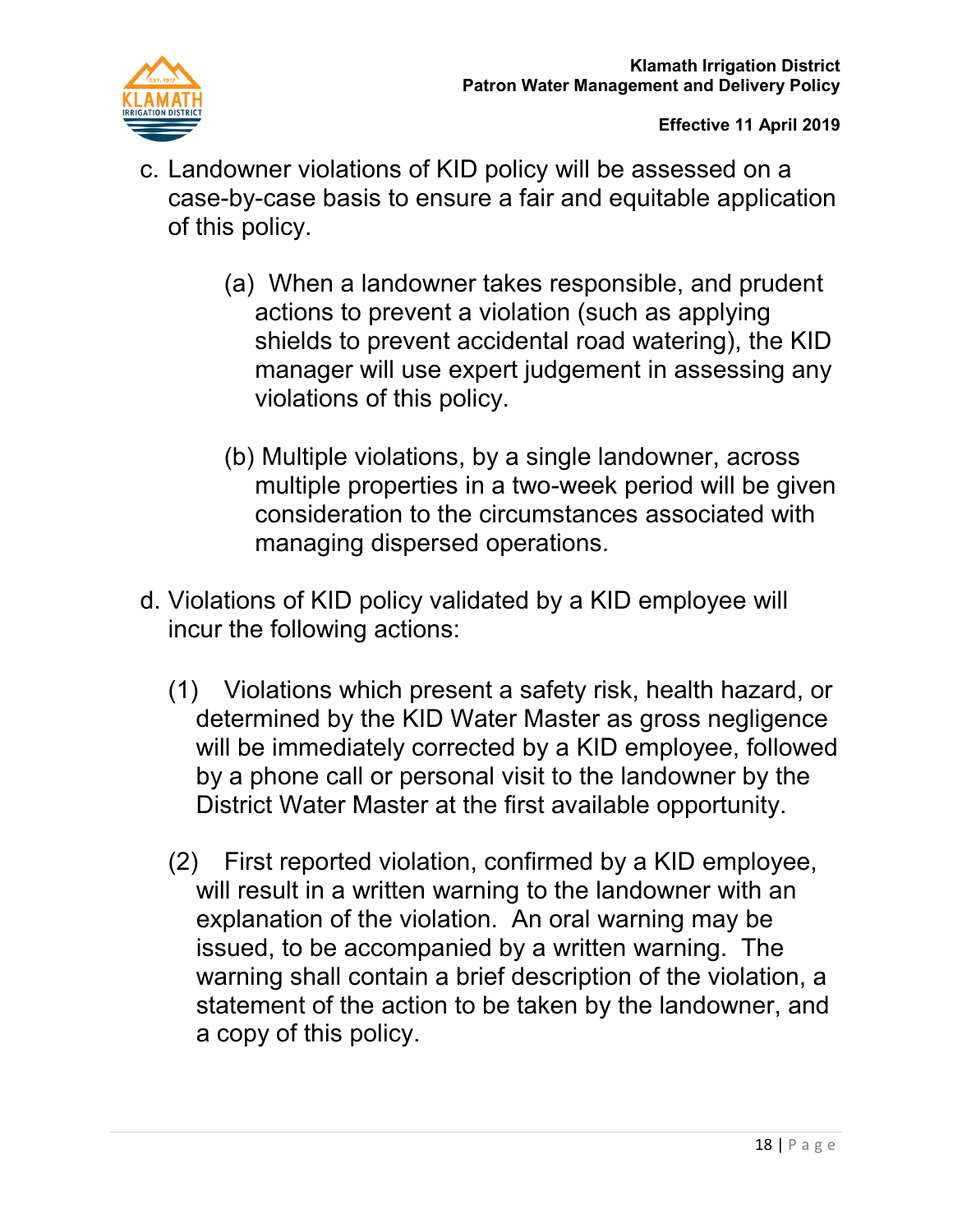

- (a) Landowners will have one-week from notice to remedy identified issues or 60 days from notice to repair or replace gates.
- (3) A second violation, confirmed by a KID employee, will result in an \$50 fine, a second written warning delivered in person by the KID Water Master, Assistant Manager, or via certified mail. The warning shall contain a detailed description of the violation, a statement of the action to be taken by the landowner, and a copy of this policy.
	- (a) If gates are not repaired within 60 days of original notice, the District will issue a work order to make necessary repairs or replace the gate if reasonable repairs cannot be made.
	- (b) The District will mail an invoice, due within 30 days of billing, to the landowner for the labor and supplies required for the repair or replacement of the gate.
	- (c) Unpaid charges will accrue interest as outlined in Section 2.
- (4) A third violation will result in an immediate termination of delivery of water to a parcel, and an additional \$50 fine. Water delivery may be restored upon payment of the fines, and written agreement by the landowner to immediately cease and desist from violating the rules provided in this policy.
- (5) A fourth violation will result in a \$100 fine and an immediate termination of the delivery of water to all the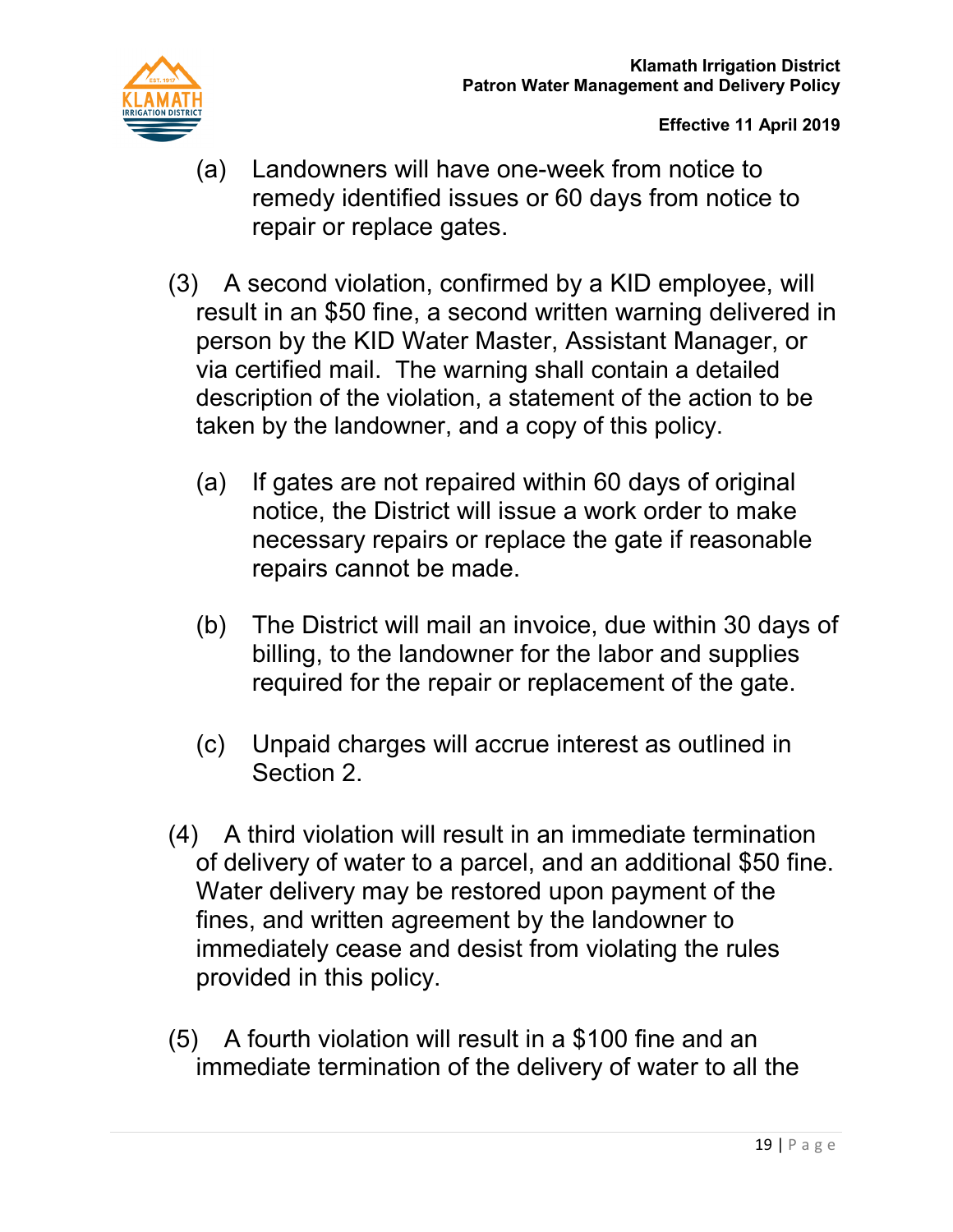

landowner's properties for the remainder of the irrigation season.

- (6) In the event of repeat violations, the Board may commence a civil action to prevent violations of the rules and may seek such relief as it deems appropriate. The District shall be entitled to recover its costs and attorney fees incurred in such suit and in enforcing these rules, and such costs and fees shall be a charge against the land on which the violation occurred, or which received water as a result of the violation.
- (7) The District may require permitted control and measuring devices prior to any future water deliveries.
- (8) Failure or refusal of any landowner to comply with these rules is deemed grounds for terminating delivery of KID water to the lands of such landowner.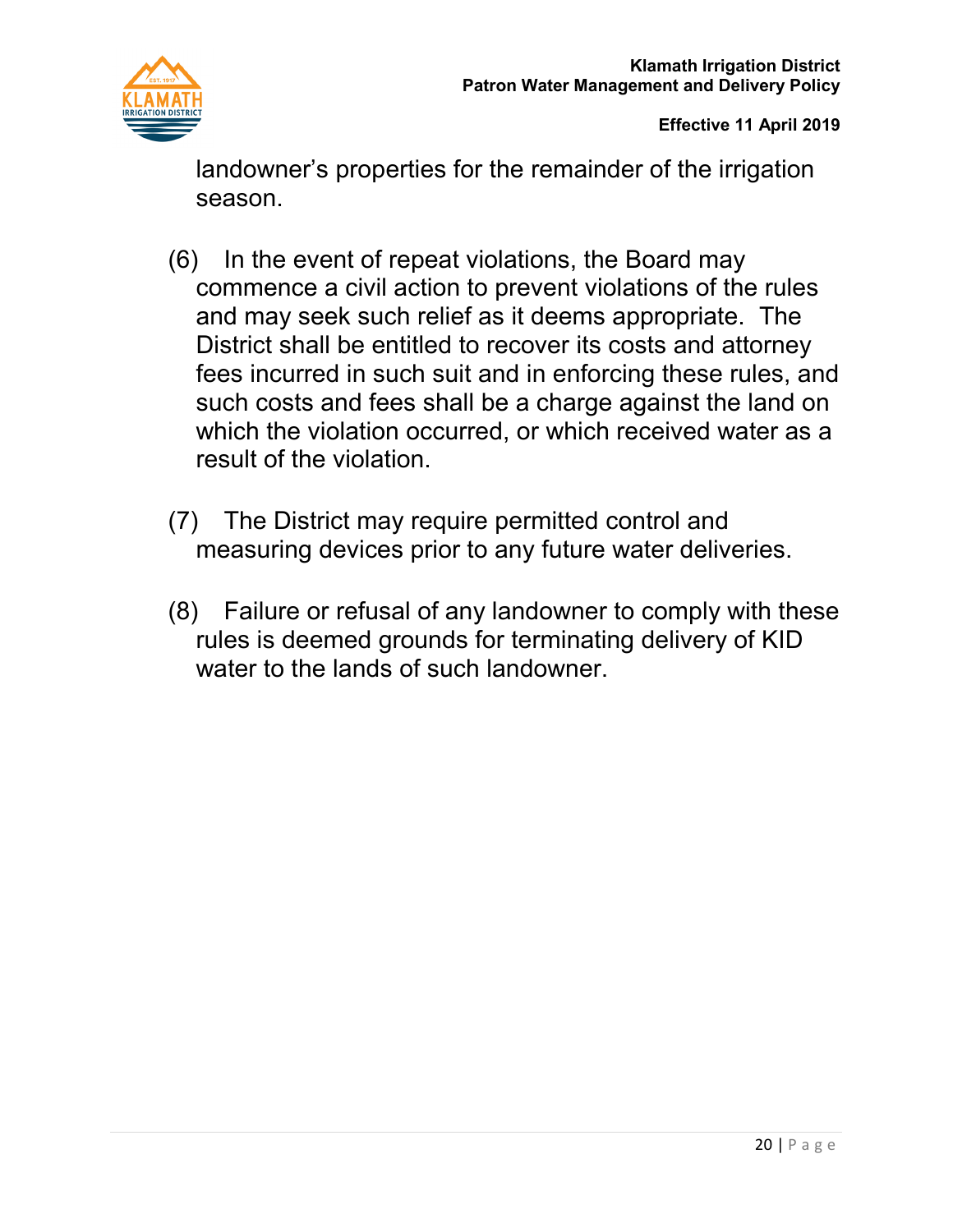

## **Section 4. Appeals.**

### **4-1. Appeal Procedures**

- (a) Landowners may appeal decisions of the Water Master to the Assistant Manager; an appeal of the Assistant Manager's decision may be brought to the Manager.
	- (1) The District Manager will provide a written notice of determination within 5 business days of hearing the appeal.
- (b) A written appeal of the Manager's decision may be filed with the KID Board of Directors within ten calendar days of the date of service of the Manager's notice. After ten calendar days, or as otherwise expressed in law, the person is deemed to have waived all rights to a hearing on the matter.
	- (1) The notice becomes final if a written appeal is not physically received within ten calendar days from the date of service.
	- (2) Filing of a notice of appeal shall not stay any act of the Manager or Assistant Manager, result in resumed water deliveries terminated to the landowner, nor result in the extension of the rotation for that portion of the delivery system.
	- (3) In the event a notice of appeal to the Board is filed, within 72 hours after receipt of such notice, one Board member, preferably from the representative zone, shall consider the written appeal, may interview the landowner and any KID staff involved in discovering the violation and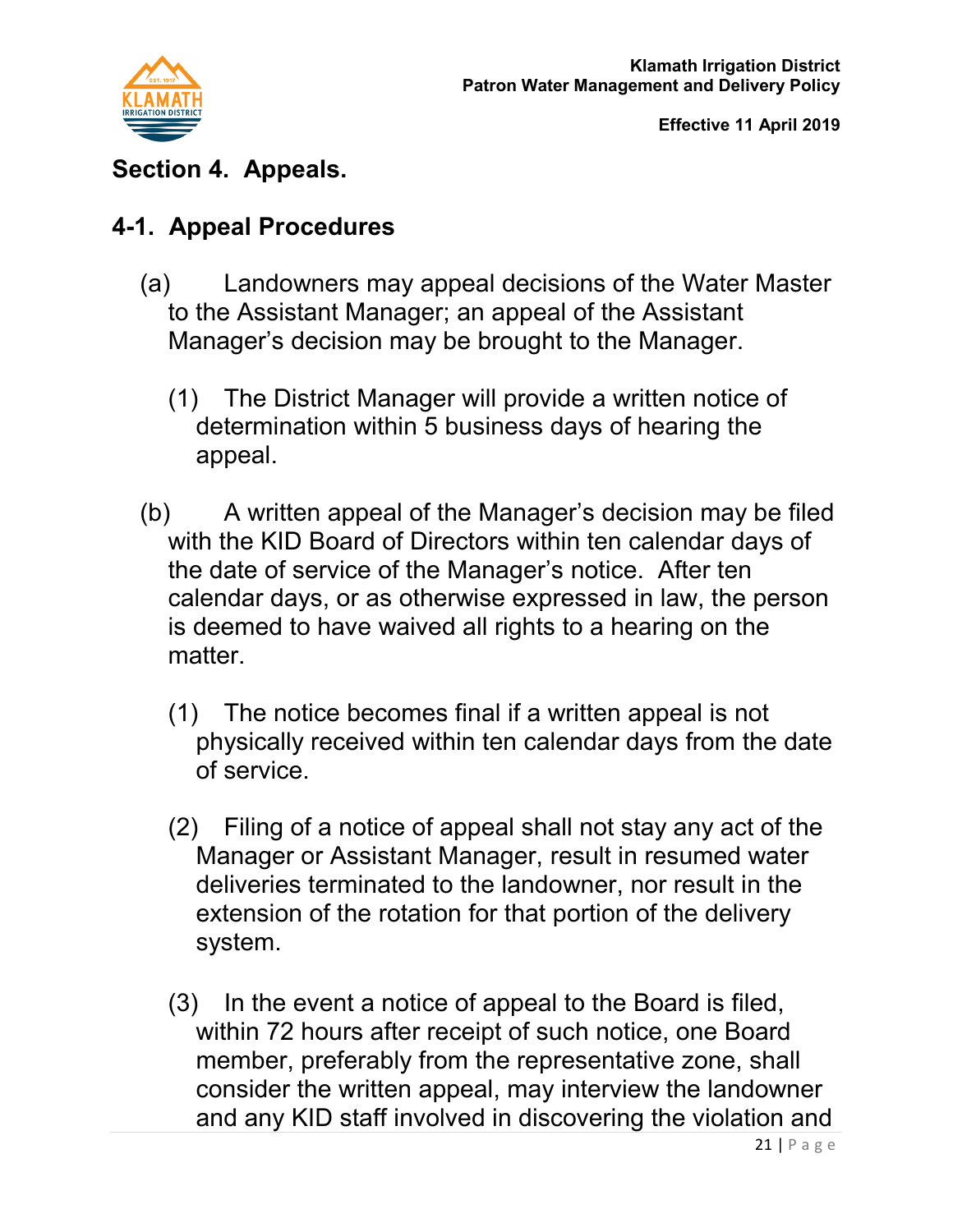

enforcing the terms of this rule. After making a reasonable investigation, the Board member shall either sustain the notice or may reverse or modify the notice as the Board member shall determine. The decision of the Board member shall be final.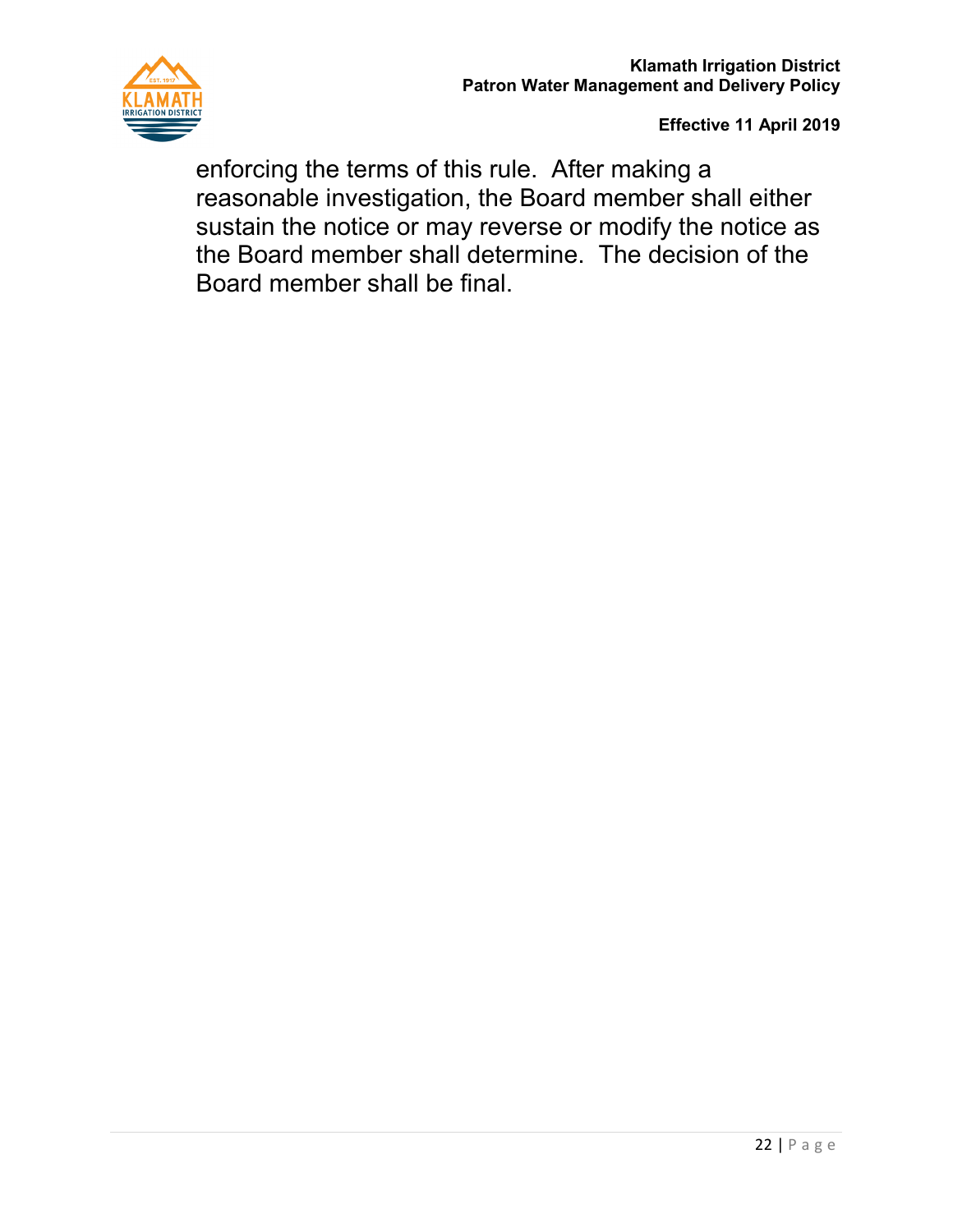#### **Klamath Irrigation District Patron Water Management and Delivery Policy**



*-rv ('(\, P. 'f*  Signed this  $\frac{q^{7}}{2}$  Day of April 2019.  $H_1 H_2$  /  $H_3$  Ty Kliewer Jerry Enman Jerry Enman *---.-, ........ \_Jiw\_---'---�-' \_,\_]\_W \_\_\_\_\_* Grant Knoll ---------------- *V-a '-1\_'* - Dave Ha mi I  $\begin{picture}(18,14) \put(0,0){\line(1,0){155}} \put(10,0){\line(1,0){155}} \put(10,0){\line(1,0){155}} \put(10,0){\line(1,0){155}} \put(10,0){\line(1,0){155}} \put(10,0){\line(1,0){155}} \put(10,0){\line(1,0){155}} \put(10,0){\line(1,0){155}} \put(10,0){\line(1,0){155}} \put(10,0){\line(1,0){155}} \put(10,0){\line(1,0){155}} \$